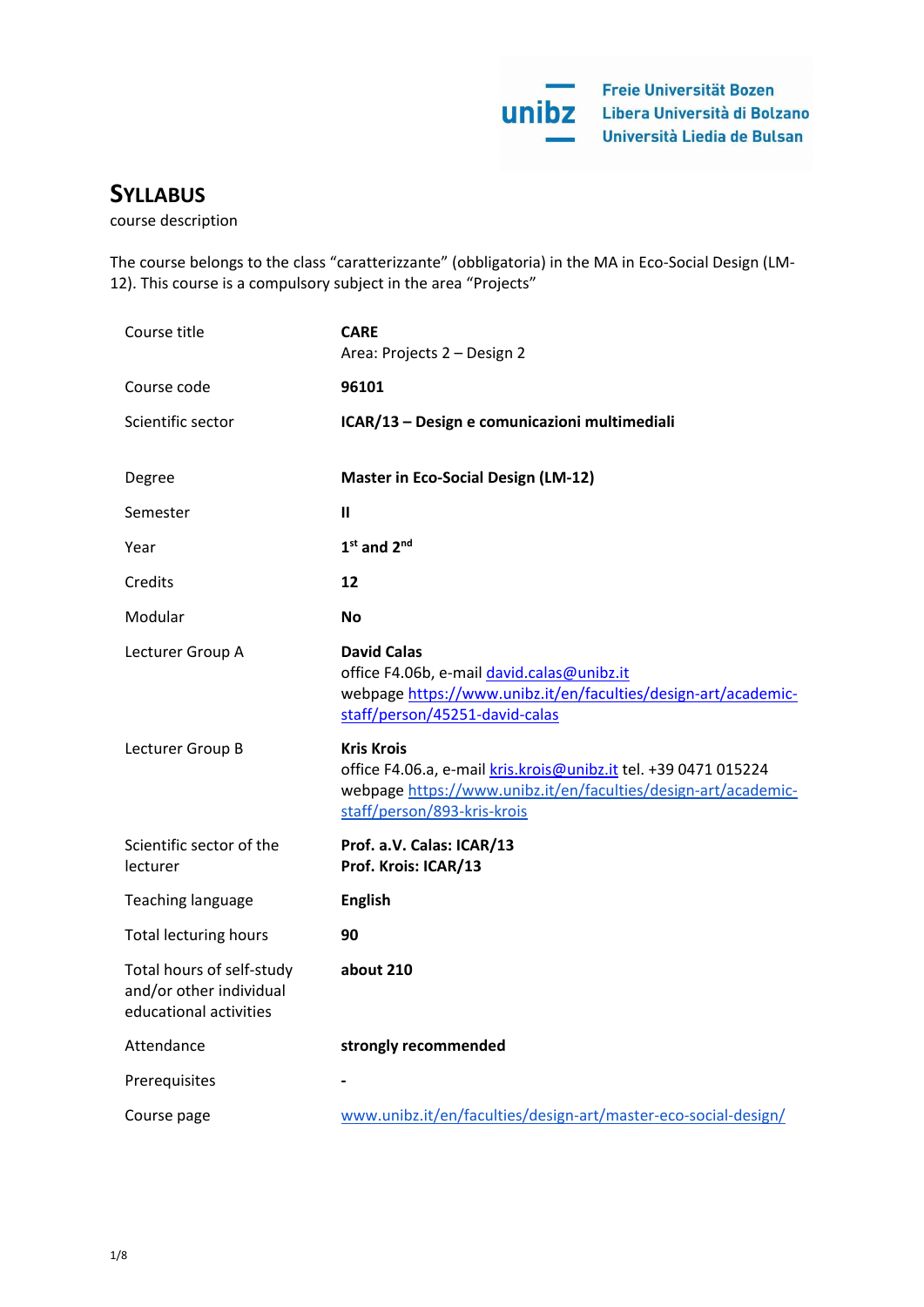

## **Course description**

## **Project description group A (Prof. a.V. Calas) & Project description group B (Prof. Krois):**

Eco-social design can be understood as a diversity of practices and projects that wants to contribute to a much-needed transformation of the relations among humans and between humans and other living beings/ecosystems, in order to move towards more sustainable, non-alienated, resilient, just and equitable futures. This embraces a myriad of changes of producing, distributing and consuming, of living and working together, of societies, economies and cultures. As a whole, this can be called the great social-ecological transformation. This goes along with practices that "maintain, continue, and repair our 'world' so that we can live in it as well as possible. That world includes our bodies, our selves, and our environment, all of which we seek to interweave in a complex, life-sustaining web.", as Bernice Fisher and Joan C. Tronto outline their idea of *CARE*, which is the annual theme of the study course. The theme serves as an inspiration (not a limitation). It brings up questions such as: What to care about and for? With and for whom? Which (social) infrastructures, interfaces, tools, spaces and processes can be designed to enable *CARE* giving and *CARE* receiving? How to design these in *CARE-ful* ways?

With such perspectives students develop projects in cooperation with external partners. As the first step with the start of the semester, students get into a dialogue with potential partners in the [Partner Forum.](https://docs.google.com/document/d/1selRegf1qgmoLPLoMHbRcrttIkLY8g8xGkr4t2AUGPw/edit?usp=sharing) Students are free to invite other potential partners, too (to be communicated and coordinated beforehand). As a next step, students create teams (one team per partner of 2-3 students).

Students are supported in the continuous development of their design-driven projects, from defining the brief to prototyping, testing and reflecting. This goes along with cycles of ideation, research, sketching, quick prototyping and testing, in the atelier, the labs and in "the real world". Early on students are encouraged to work in exploratory and experimental ways, quickly developing rough mockups, models, sketches, visualizations and prototypes, for making ideas visible, tangible, and thus discussable. The process is supported by the course in *Design Research Project 1 + 2*, and additionally by techniques, methods and reflections deriving from the courses' students choose to do in parallel (in the areas *Observe, Analyse & Apply* and in *Make & Intervene*). The design of objects, spaces, processes, interactive applications and of cross-media communication is understood as an integrated task. Each student team is supported individually in setting their focus and priorities, in the choice of media and means, tactics and strategies, etc.

Students are encouraged to take risks. Failures are seen as part of the creative process, and as an occasion to learn, to improve projects and to mature one's own practice. The expected outcome is a design project, which has been properly developed, prototyped, detailed, tested and evaluated in real-life situations and circumstances (as far as possible in the given time-frame and the ongoing Covid19-situation). Projects are aspiring to enable social-ecological transformations and *CARE* in concrete ways, but often real transformations need more than one semester. Therefore, it is important to develop projects in ways that enable continuation and future development.

The project outcomes are exhibited at *Gäste–Ospiti–Guests* (GOG), the end-of-semester exhibition of the faculty. The outcomes and key steps need to be well documented on online portfolio pages and in a booklet, including a critical reflection of their work and its future perspectives. An essential summary for portfolio and press has to be submitted in a defined format.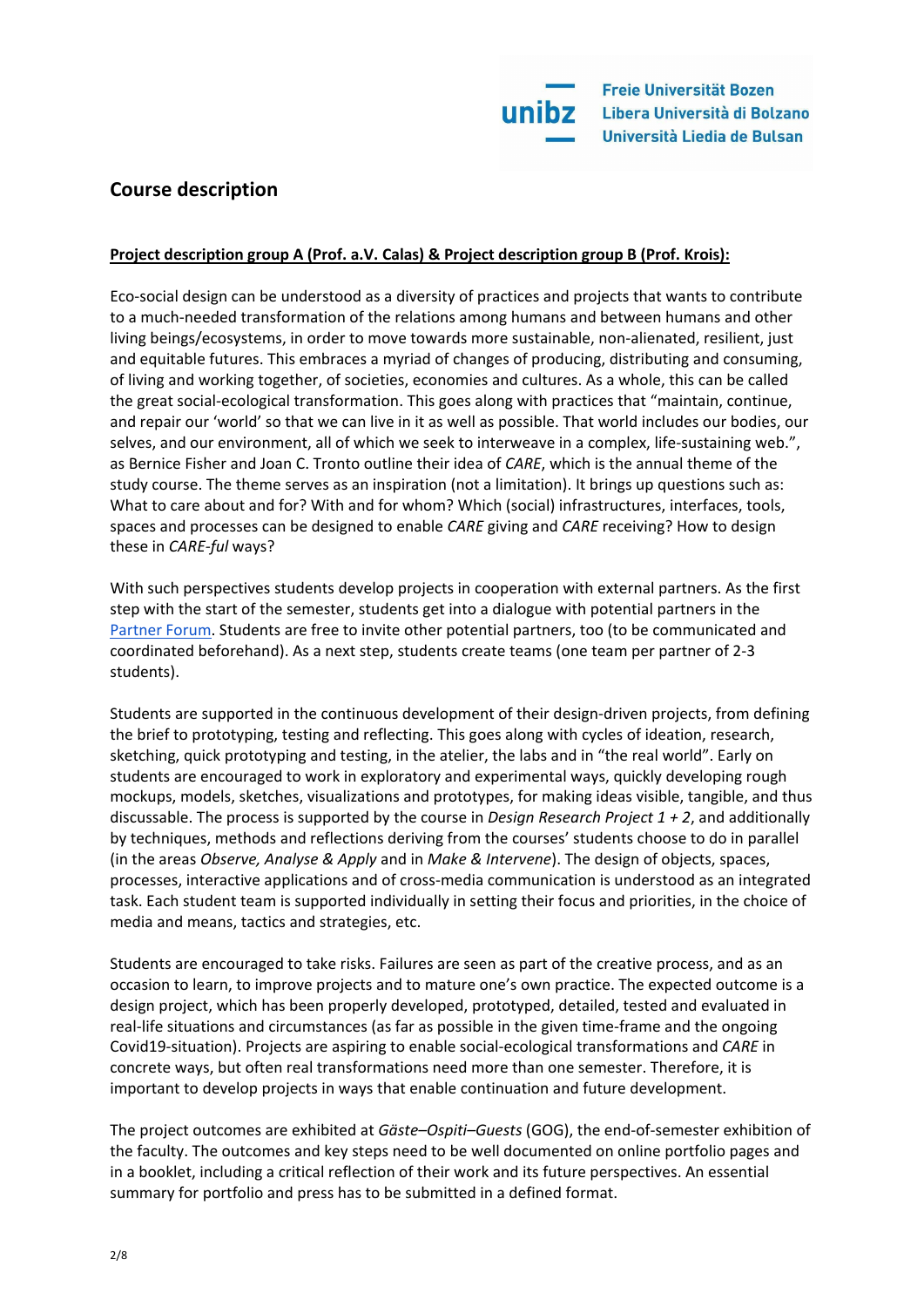## **Educational objectives**

## **Group A (Prof. a.V. Calas) and Group B (Prof. Krois)**

## **Students will be able to:**

- develop projects in eco-social design from problem finding to prototyping
- collaborate with partners, experts and other designers to develop, prototype and test an integrated project;
- analyse the context of projects, conceptually frame them and explore potentials
- create and develop projects in an integrated way, with an interplay of diverse elements like social interactions, spaces, products, services, cross-media communication, etc.
- think, communicate and act across diverse areas and disciplines. Apply and integrate instruments and knowledge from Design Research and from the chosen courses in the areas Science & Discourse and Make & Intervene. Find for synergies across all areas
- make complex issues tangible by design, visualization and storytelling
- collaborate with partners and experts and other designers to develop and implement an integrated project
- prototype, and partially implement and test projects
- learn quickly and adapt to given situations and their contexts
- propose and develop projects which will contribute to local development while considering the global context, starting from a "glocal" vision, which "focuses on the global and planetary dimension and the local one at the same time" (from the Dizionario Treccani);
- integrate socio-economic aspects and sustainability requirements in project design
- adopt and invent project methods that comply with the requirements and with the needs of the project and its stakeholders
- work with interdisciplinary, international and multidisciplinary teams
- organize and manage creative processes
- organize, manage and motivate a team
- develop an individual way of thinking, leading to critical judgements and self-assessments. Apply critical thinking as it is taught in the area Observe, Analyse & Apply
- balance inspiration and systematic planning
- balance more intuitive ways of working with more analytical ones
- design by taking into account the needs and desires of a given territory, of a situation/set of circumstances, of a specific group of people, thanks to the ability of observing, listening, interacting and mediating amongst various stakeholders involved in the project. Apply methods learned in the area Observe, Analyse & Apply

## **List of topics covered**

## *Shared part:*

*Project description group A (Prof. a.V. Calas) & Project description group B (Prof. Krois):*  Eco-Social Design, Social-Ecological Transformation, Strategic Design, Project Development

## *Specific part (Object–Space–Services)*

## **Project description group A (Prof. a.V. Calas):**

Design Concepts, Creative Problem Solving Process, Service Design, Social Entrepreneurship, Spatial Design, Strategy for Social Production

## *Specific part (Communication–Interaction–Services)*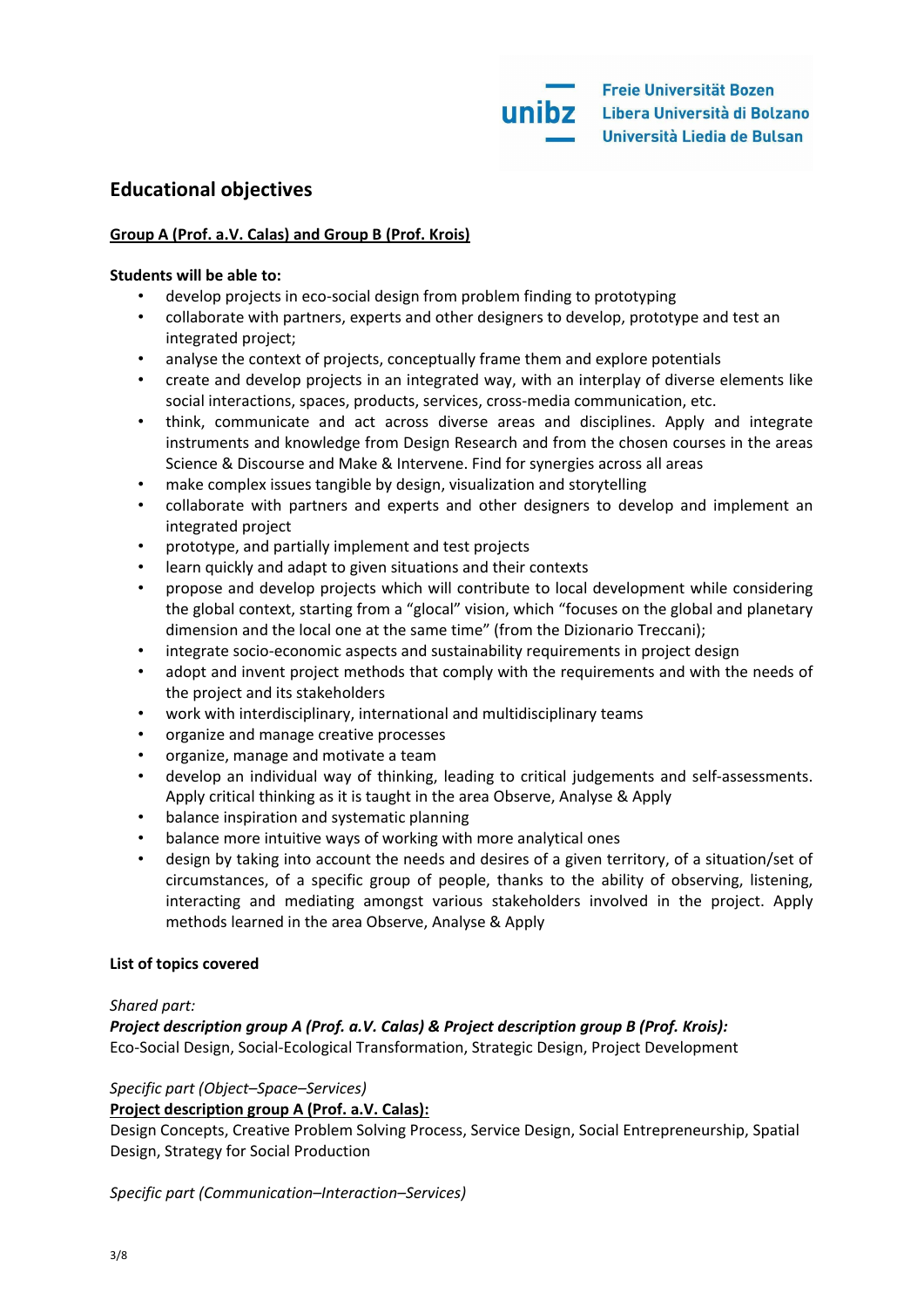## **Project description group B (Prof. Krois):**

Visual Communication, Media Tactics, Social Interaction Design

## **Teaching format**

### *Project group A (Prof. a.V. Calas) & Project group B (Prof. Krois):*

Project-work with a balanced mix of lectures, exercises, labs, workshops, presentations and reviews (individually and in groups);

Additionally: interventions by external experts and eventually (small) excursions

#### **Learning outcomes**

## **Group A (Prof. a.V. Calas) & Group B (Prof. Krois)**

#### *Knowledge and understanding*

- understand the potential and restrictions of given settings, the connected issues and actors / stakeholders, considering available capacities, recourses, instruments and technologies
- understand the requirements and potentials of a project, including all the above mentioned

#### *Applying knowledge and understanding*

- be able to conceptually frame projects, integrating competencies and knowledge from Design Research and from courses of the area *Observe, Analyse & Apply*
- be able to co-create original ideas for effective projects, aiming at desirable and viable Eco-Social transitions
- be able to develop effective projects in given situations (see above) with the abovementioned aims
- setup and organize a project according to its requirements, across all phases: initial research, finding, project development, exploration and experimentation, prototyping, testing and publishing / exhibiting.
- be able to design and build mockups, functional models and/or other artefacts, which make the project tangible and testable, integrating methods and skills from courses of the area *Make & Intervene*
- Integrate approaches, knowledge, methods, competences, skills and technologies from multiple fields and (design) disciplines

#### *Making judgments*

- be able to critically assess potentials and restrictions of given situations and settings (see above), and estimate strength, challenges, risks and prospects
- be able to review projects critically, to understand what is working, what could be improved (and how)
- apply instruments and knowledge from other courses, regard to making judgments, in particular critical thinking as learned in courses of the area *Observe, Analyse & Apply*

#### *Communication skills*

- think, communicate and act across diverse areas and disciplines
- be able to present and discuss the own project successfully (in diverse settings, using appropriate media and modes)
- be able to communicate and collaborate in teams, with partners, stakeholders and potential users or audiences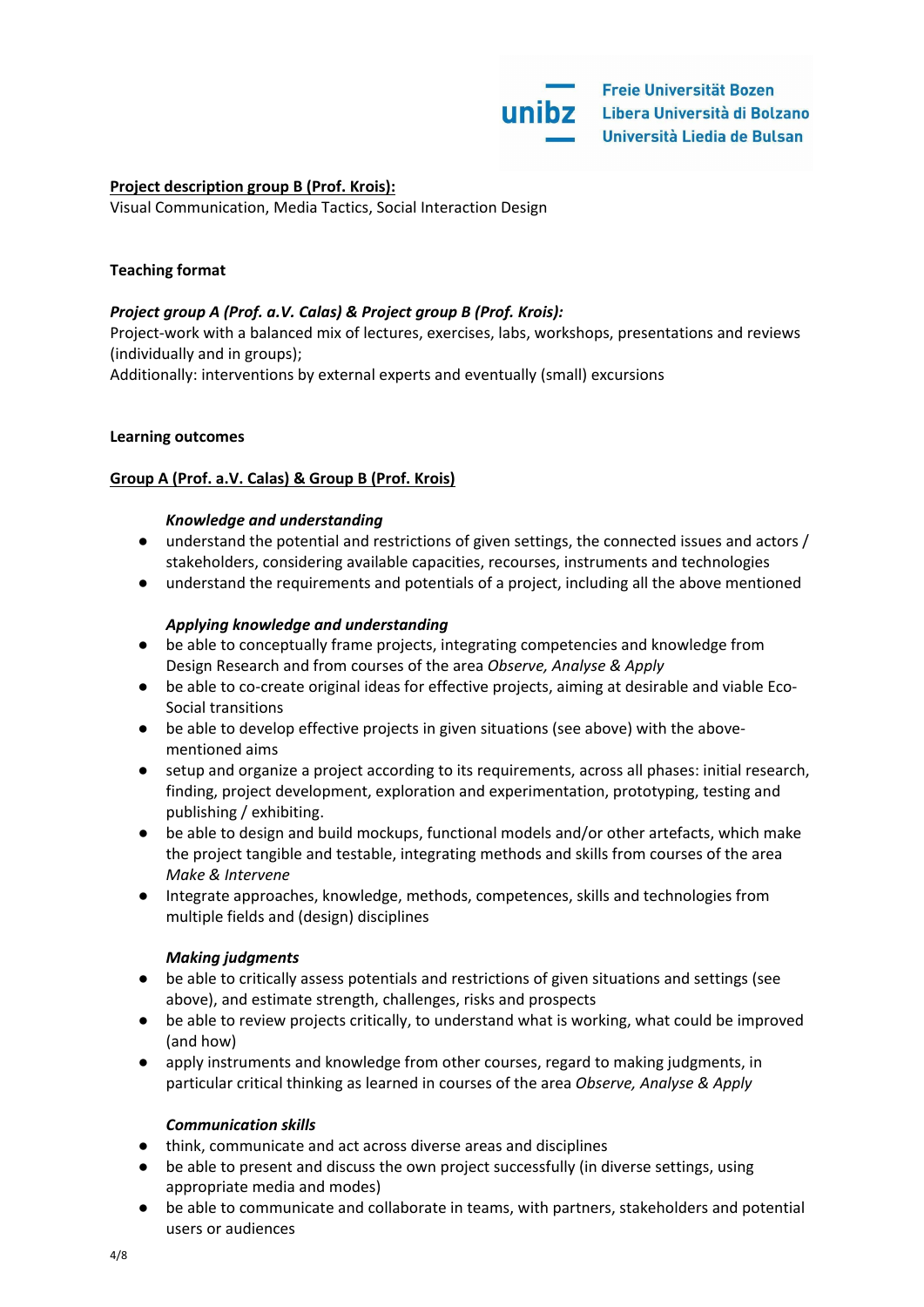### *Learning skills*

- learn quickly and adapt to given situations and their contexts
- understand own capacities and limitations, and understand, where, when and how to involve other experts / partners, for certain competences, roles and tasks

## **Group A (Prof. a.V. Calas)**

## *Knowledge and understanding*

- understand basic methods, tools and strategies of innovation process and creative problem solving (understand, systemize, create) for the design of objects, services, spaces and interventions
- understand the key features of a human-centred approach
- learn conceptual, transdisciplinary and experimental thinking
- learn basic knowledge of Social Entrepreneurship
- understand the different aspects and impacts of design at social, environmental, political and functional levels around your defined problem space
- understand the approach of holistic solution ecosystems in terms of value chains, socioeconomic strategies, systems, relationships and processes
- The focus within this spectrum depends on the needs and interest of each student and each project. The main part of the teaching is conducted through individual consultancies of project teams and single students.

## *Group B (Prof. Krois)*

## *Knowledge and understanding*

● understand basic methods, strategies and tactics of project development, communication design, and social interaction design oriented towards social-ecological transformation and *CARE*. The focus within this spectrum (and beyond) depends on the interest of each student and on the needs of their project as if the main part of the teaching happens in individual consultancies of project teams and single students.

#### **Assessment**

## **Group A (Prof. a.V. Calas) & Group B (Prof. Krois)**

Throughout the semester the works-in-progress are critically and constructively discussed.

At the end of the semester, students exhibit, present, and critically discuss their work and its future perspectives.

All presentations include tangible materials such as sketches, diagrams, images, models and prototypes, documentation of interventions or events, and/or any other designed artefacts. A special emphasis is given to the final exhibition and the presentation as a design project by itself. It should emphasise the qualities of the project in a clear, convincing and attractive ways and communicate especially with the external partners and stakeholders.

Additionally, a shared documentation has to be submitted. This essential documentation should be concise and attractive for interested audiences, like fellow designers and practitioners, project partners and stakeholders potential collaborators, participants, etc.). The format of the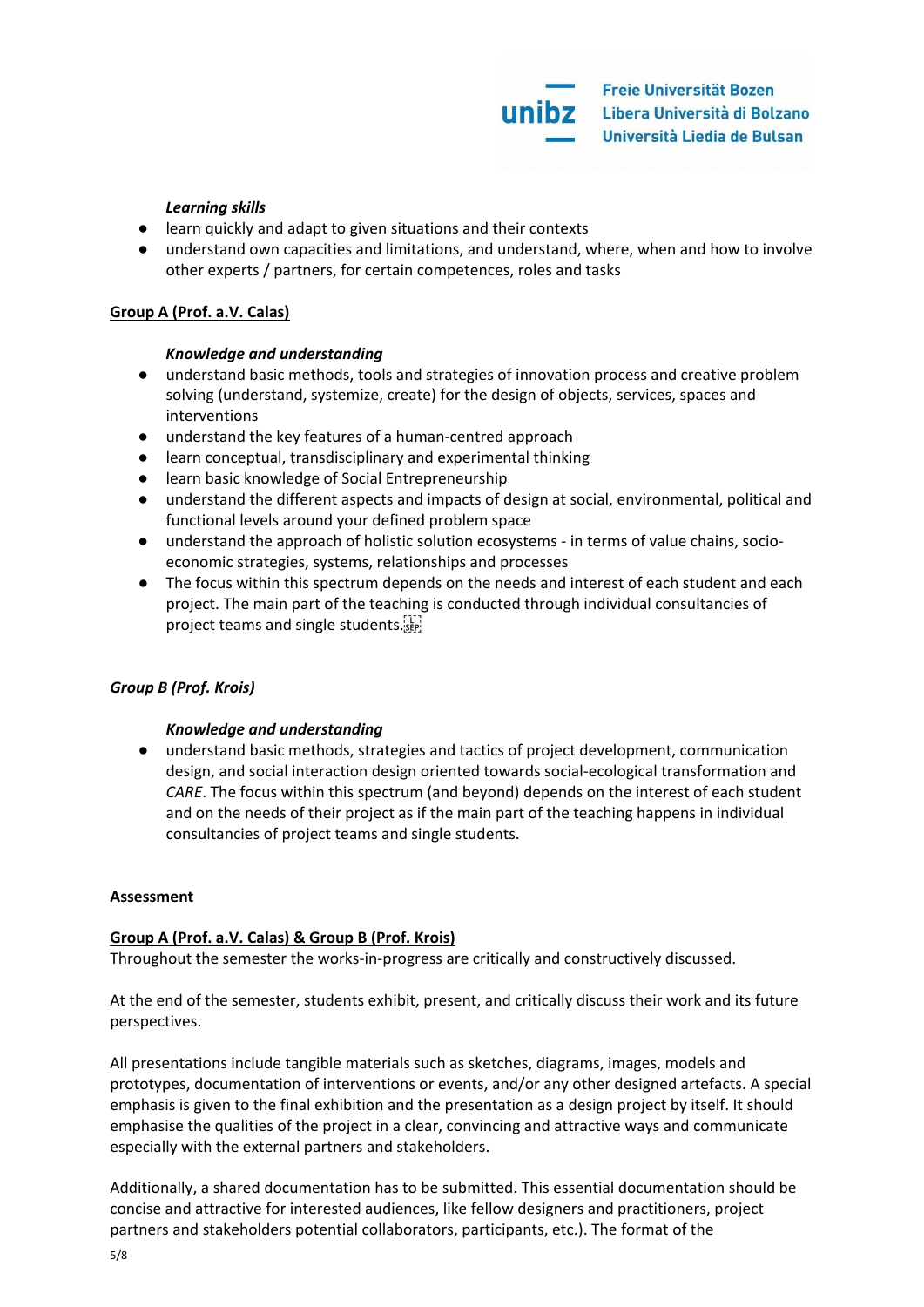

documentation will be defined and communicated two weeks before the end of the semester at the latest. At the very end of the exam period the so-called *[The Transfolder](https://docs.google.com/document/d/1ok7oar_tqrw80F_RSatHrKX_9F1emHi2gsPuwjR4U4Q/edit?usp=sharing)* has to be submitted by each student (with the exam of the English course; students, who are exempt from the English course have to submit the transfolder on the same date). It contains all relevant outcomes of all courses a student did in the academic year. It's just a compilation. No additional documentation needs to be done. Just a table of contents and a short description of links between courses have to be written (both is part of the English exam and supported by the English teacher) needs to be added. *The Transfolder* enables both students and teachers to get an overview of the complex of one academic year and to see how the diverse activities play together (or not).

An essential summary for portfolio and press has to be submitted in a defined format. **Delivering the summary and material for portfolio and press in a quality that is good enough for high-quality print publications such as magazines and books or online publications such as portfolio pages or blogs is a precondition for getting the grade.**

**Assessment language:** English

**Evaluation criteria and criteria for awarding marks**

## **Group A (Prof. a.V. Calas) & Group B (Prof. Krois)**

1. **Eco-Social agency**

Impacts and potentials for positive eco-social change

## 2. **Qualities of designed artefacts**

Aesthetic and technical qualities, and in how far these qualities foster the eco-social agency. How they build upon the state of the art in your chosen field and (design) disciplines. Boldness and vigour of experimentation and design exploration.

#### 3. **Conceptual framing, reflection and future perspectives**

A visual map of 'state of art' setting out the terrain of your project and your starting position. Critical analysis, synthesis, reflection and evaluation. Understanding of iterative development and future perspectives.

#### 4. **Relations, processes and organization**

Understanding and managing relations and processes with the project team, collaborators, partners, stakeholders and other actors. Project management.

#### 5. **Storytelling**

Effectiveness and potential in communicating the project to relevant publics. Quality and effectiveness of presentation techniques and narrative. How well the story attracts attention, convinces and touches audiences. Defence of your proposition and your response to critics.

All works have to tackle all 5 qualities. Particular weight is given to the interplay between *eco-social agency* (1), the *qualities of the of designed artefacts* (2) and *Conceptual framing, reflection and future perspectives* (3).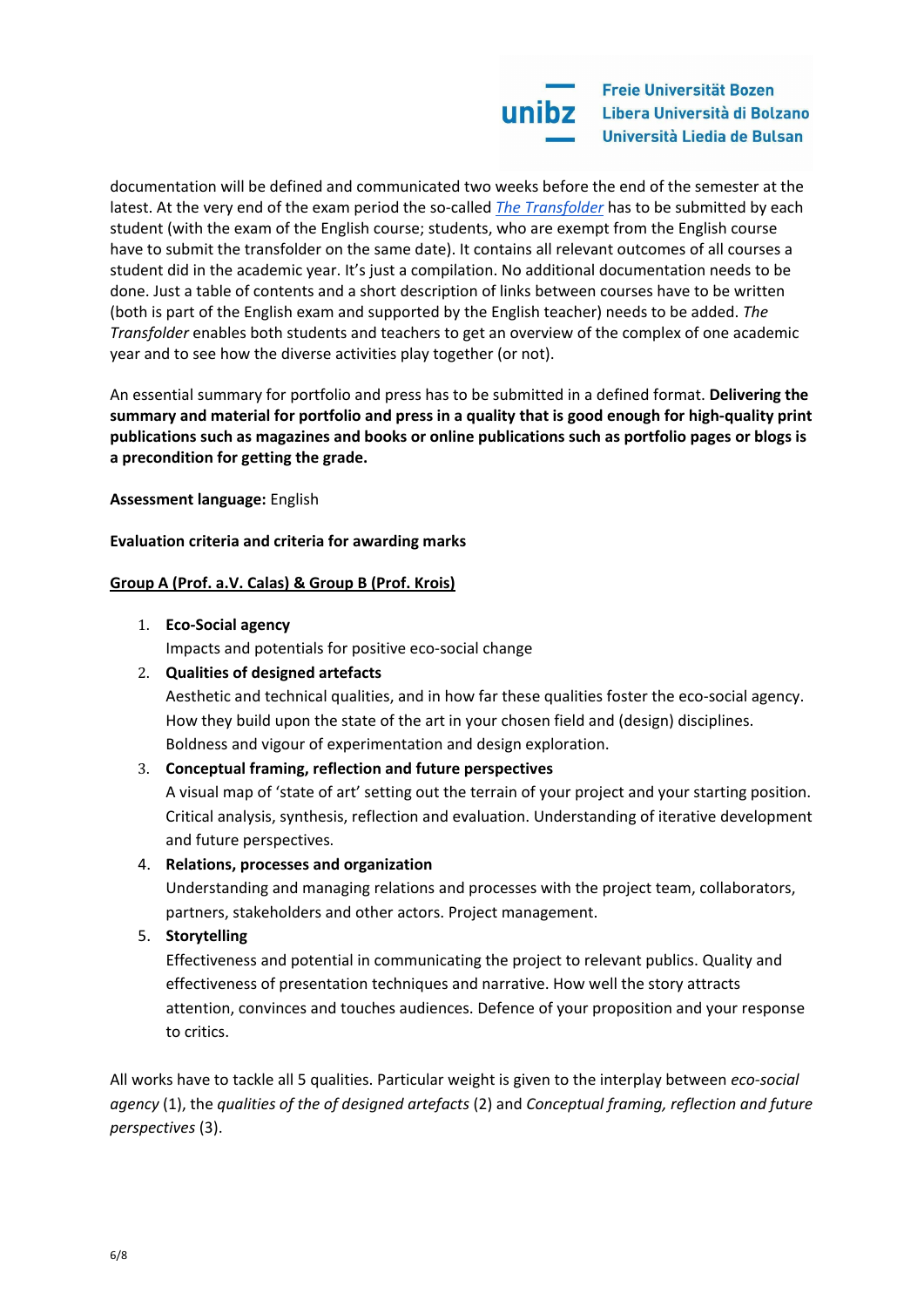#### **Required readings**

A selection of short texts, which are used for the *Reading and Designing Circles*. To be provided at the latest one week before each *Reading and Designing Circle*.

#### **Supplementary Readings and other inspirations**

[24 facts](https://www.scientists4future.org/stellungnahme/facts-2019-03/) compiled by Scientists for Future

Roger, Hallam (2019): Common Sense for the 21st Century

*Other:* 

Boehnert, Joanna: Design, Ecology, Politics: Towards the Ecocene, 2018

Fuad-Luke, Alastair et al. [Agents of Alternatives.](http://agentsofalternatives.com/?page_id=351) Berlin: Agents of Alternatives, 2015.

Gruendl, Harald, Ulrike Haele, Marco Kellhammer, Christina Nägele (IDRV): EN: [Tools for the Design Revolution. A handbook for sustainable design strategies](http://www.idrv.org/publications/tftdr/) by IDRV – Institute of Design Research Vienna (book with hands-on tools and cases) DE: [Werkzeuge für die Designrevolution. Ein Handbuch für zukunftsfähige Designstrategien](http://www.idrv.org/publications/wfddr/) vom IDRV – Institute of Design Research Vienna

Habermann, F. (2016): Ecommony. UmCARE zum Miteinander, Sulzbach

Helfrich, Silke and David Bollier: Free, Fair and Alive, 2019; [free online version](https://www.freefairandalive.org/read-it/)

Helfrich, Silke and David Bollier, [The Wealth of the Commons.](http://wealthofthecommons.org/) (book)

I.L.A. collective: At the Expense of Others? How the imperial mode of living prevents a good life for all, Munich, 2019 [\(free PDFs\)](https://aufkostenanderer.org/publication-in-english-language/)

I.L.A. Kollektiv: Das Gute Leben für Alle – Wege in die solidarische Lebensweise, Munich, 2019 [\(free](https://aufkostenanderer.org/publication-in-english-language/)  [PDFs\)](https://aufkostenanderer.org/publication-in-english-language/)

Manzini, Ezio, and Rachel Coad[. Design, When Everybody Designs: An Introduction to Design for](http://www.amazon.co.uk/Design-When-Everybody-Designs-Introduction/dp/0262028603/ref=sr_1_1?ie=UTF8&qid=1449148459&sr=8-1&keywords=manzini+design+when+everybody)  [Social Innovation.](http://www.amazon.co.uk/Design-When-Everybody-Designs-Introduction/dp/0262028603/ref=sr_1_1?ie=UTF8&qid=1449148459&sr=8-1&keywords=manzini+design+when+everybody) Cambridge, Massachusetts: MIT Press, 2015.

Müller, Christa, Andrea Baier, Tom Hansing (Ed.[\) Die Welt reparieren. Open Source und](http://www.transcript-verlag.de/978-3-8376-3377-1/die-welt-reparieren)  [Selbermachen als postkapitalistische Praxis](http://www.transcript-verlag.de/978-3-8376-3377-1/die-welt-reparieren) (visions, reflections and cases; Open Access to PDF) Schwarz, Michiel and Diana Krabbendam: Sustainist Design Guide. How Sharing, Localism, Connectedness and Proportionality Are Creating a New Agenda for Social Design, BIS Publishers

Welzer, Harald (2019): Alles könnte anders sein. Eine Gesellschaftsutopie für freie Menschen , S. FISHER, 2019. chapter: *Modulare Revolution* (p. 185 - 192[\) scan \(PDF\);](https://drive.google.com/file/d/1nZXJoGiVzdunAIDUw_zMEdN3eAQUKE8c/view?usp=sharing) [unofficial English translation](https://docs.google.com/document/d/1ToBpF8Zu1PlPAIhe21KXae8OSbIBtw5r5-QD_2gYFkU/edit?usp=sharing)

Welzer, Harald, and Sommer, Bernd: [Transformation Design: A Social-Ecological Perspective](http://www.degruyter.com/view/books/9783035606539/9783035606539-015/9783035606539-015.xml) in Jonas, Wolfgang / Zerwas, Sarah / von Anshelm, Kristof (Ed.) Transformation Design – Perspectives on a New Design Attitude, BIRKHÄUSER, November 2015, ISBN: 978-3-0356-0653-9